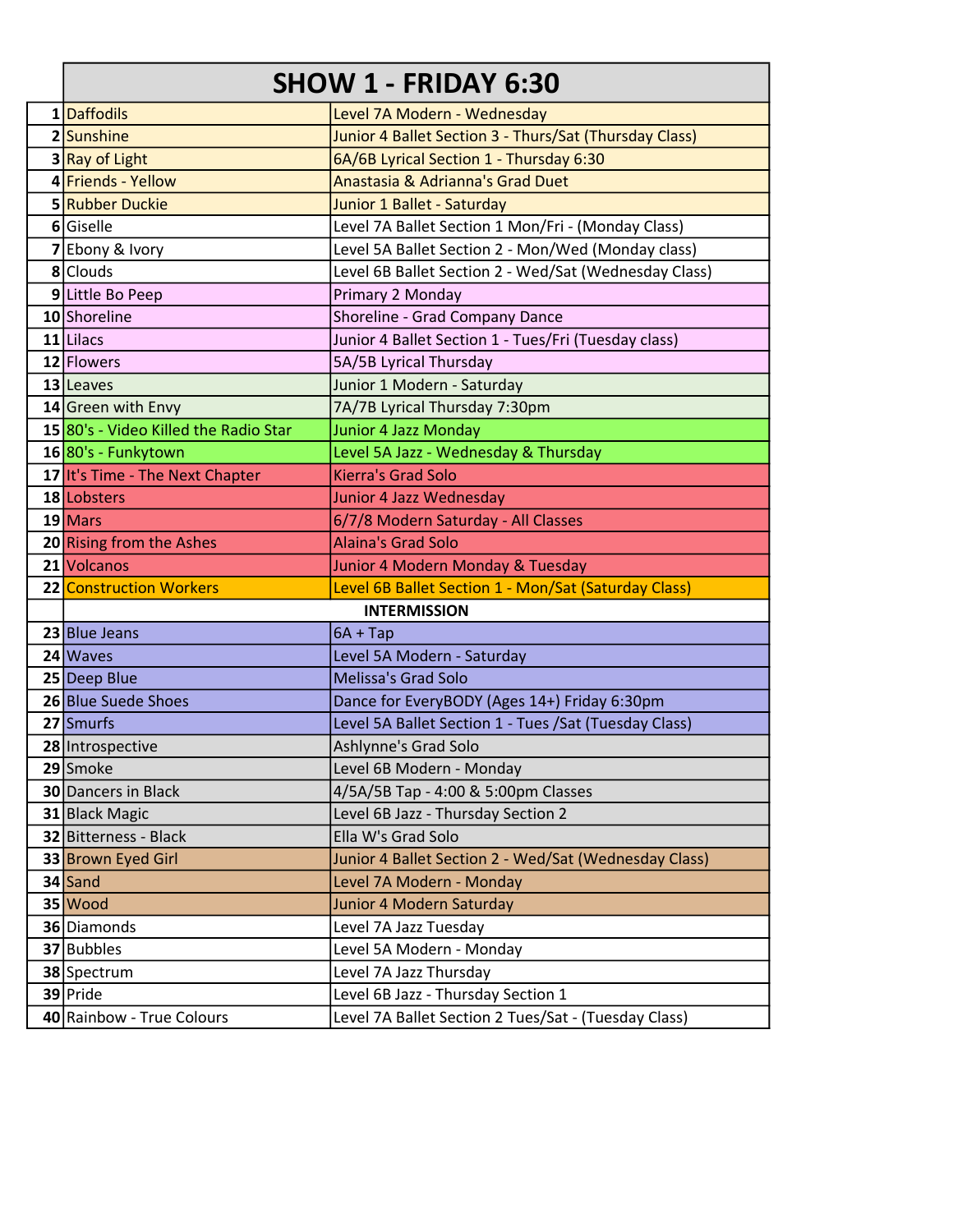# SHOW 2 - SATURDAY 10:30

| 1 Minions                                                            | Junior 2 Modern Saturday                               |  |
|----------------------------------------------------------------------|--------------------------------------------------------|--|
| 2 Daffodils                                                          | Level 7A Modern - Wednesday                            |  |
| 3 Morning Sunlight                                                   | Level 6A Modern - Wednesday                            |  |
| 4 Sunshine of Your Love                                              | Lily's Grad Solo                                       |  |
| 5 Sunshine                                                           | Junior 2 Ballet Friday/Saturday                        |  |
| 6 Giselle                                                            | Level 7A Ballet Section 1 Mon/Fri - (Monday Class)     |  |
| 7 Ebony & Ivory                                                      | Level 5A Ballet Section 2 - Mon/Wed (Monday class)     |  |
| 8 Swan Lake                                                          | Level 7B Ballet - Tuesday                              |  |
| 9 Little Bo Peep                                                     | Primary 2 Saturday                                     |  |
| 10 Pink Cadillac - Joys of Life                                      | Katie's Grad Solo                                      |  |
| 11 Shoreline                                                         | Shoreline - Grad Company Dance                         |  |
| 12 Flower Petals                                                     | Level 6A Ballet Section 2 - Tues/Wed (Wednesday Class) |  |
| 13 Flowers                                                           | 5A/5B Lyrical Thursday                                 |  |
| 14 Purple Skies                                                      | Junior 2 Ballet Tuesday                                |  |
| 15 Serenade to Spring                                                | Level 6A Ballet Section 1 - Mon/Thurs (Monday Class)   |  |
| 16 Anxiety                                                           | Cailin's Grad Solo                                     |  |
| 17 Green with Envy                                                   | 7A/7B Lyrical Thursday 7:30pm                          |  |
| 1880's - Funkytown                                                   | Level 5A Jazz - Wednesday & Thursday                   |  |
| 19 Lobsters                                                          | Junior 2 Modern Tuesday                                |  |
| $20$ Mars                                                            | 6/7/8 Modern Saturday - All Classes                    |  |
| 21 Lovin' Tap                                                        | Junior 2/3 Tap                                         |  |
| 22 Orange Coloured Sky                                               | 6A Jazz - Tuesday                                      |  |
| <b>INTERMISSION</b>                                                  |                                                        |  |
|                                                                      |                                                        |  |
| 23 Blue Jeans                                                        | $6A + Tap$                                             |  |
| 24 Smurfs                                                            | Level 5A Ballet Section 1 - Tues / Sat (Tuesday Class) |  |
| 25 Ocean                                                             | Level 7B Modern - Monday                               |  |
| 26 Eye of the Storm                                                  | 6A/6B Lyrical Section 2 - Thursday 3:30 & Saturday     |  |
| 27 Blue Sky                                                          | 7A/7B Lyrical Thursday 8:30pm                          |  |
| 28 Blue World                                                        | Junior 2 Jazz Thursday & Friday                        |  |
| 29 Waves                                                             | Level 5A Modern - Saturday                             |  |
| 30 Light in the Darkness                                             | Ella's Grad Solo                                       |  |
| 31 Dancers in Black                                                  | 4/5A/5B Tap - 4:00 & 5:00pm classES                    |  |
| 32 Ravens                                                            | Level 6A Ballet Section 3 - Thurs/Fri (Thursday Class) |  |
| 33 The Great Gatsby                                                  | Level 7B Jazz Thursday                                 |  |
| 34 Sand                                                              | Level 7A Modern - Monday                               |  |
| 35 Vintage Photographs                                               | Level 6A Modern - Monday                               |  |
| 36 Diamonds                                                          | Level 7A Jazz Tuesday                                  |  |
| 37 Colours of Unity                                                  | 6A Jazz - Thursday                                     |  |
| 38 Bubbles                                                           | Level 5A Modern - Monday                               |  |
| 39 Rainbow - True Colours                                            | Level 7A Ballet Section 2 Tues/Sat - (Tuesday Class)   |  |
| 40 Social Justice                                                    | Level 7B Jazz Tuesday                                  |  |
| 41 Hope After the Storm - Rainboy Evelyne's Grad Solo<br>42 Spectrum | Level 7A Jazz Thursday                                 |  |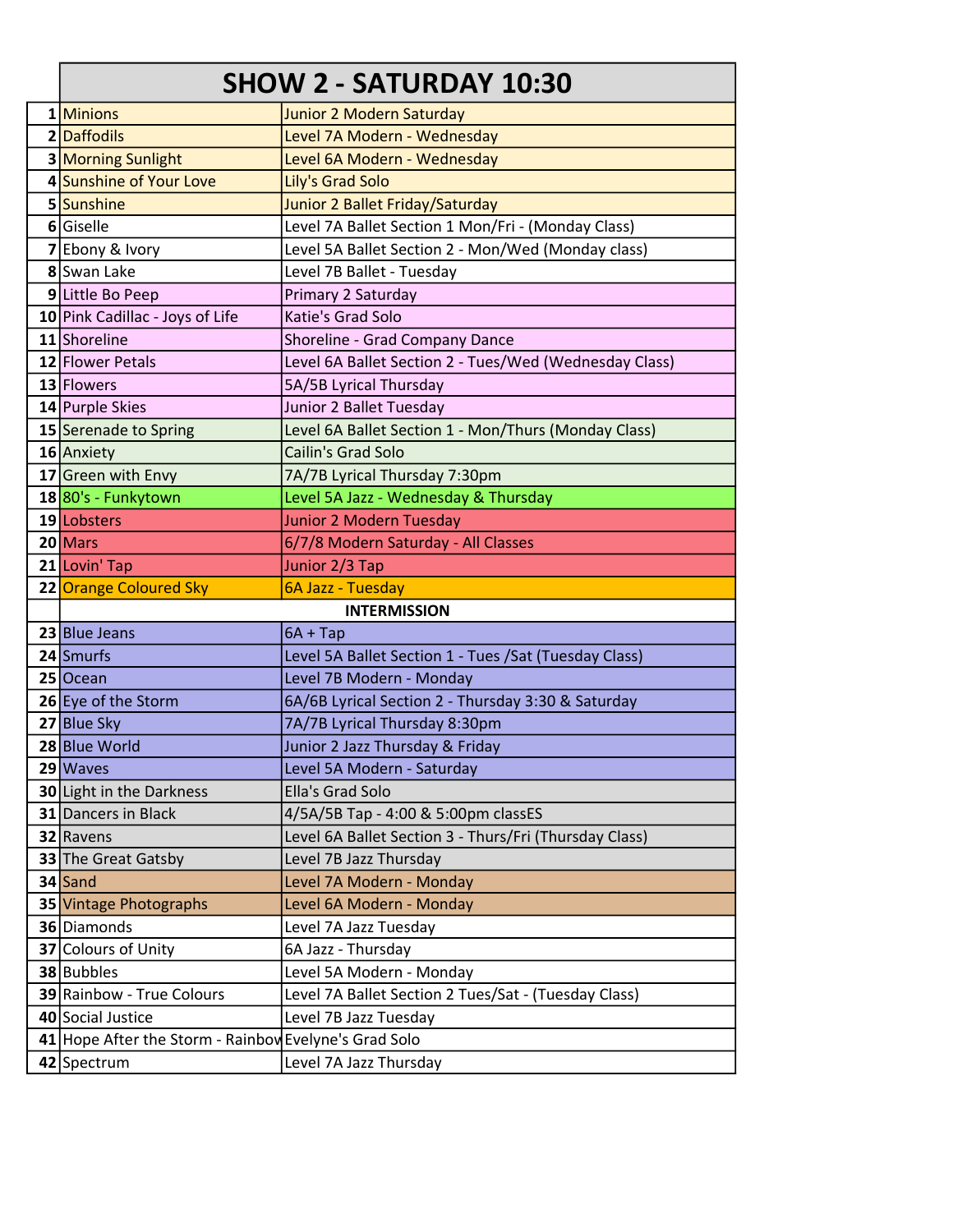### SHOW 3 - SATURDAY 3:00

| 1 Morning Sunlight       | Level 6A Modern - Wednesday                            |
|--------------------------|--------------------------------------------------------|
| 2 Friends                | Anastasia & Adrianna's Grad Duet                       |
| 3 Sunshine               | Junior 3 Ballet Saturday                               |
| 4 Ray of Light           | 6A/6B Lyrical Section 1 - Thursday 6:30                |
| 5 Swan Lake              | Level 7B Ballet - Tuesday                              |
| 6 Ebony & Ivory          | Junior 3 Ballet Tuesday                                |
| 7 Peace                  | Level 5B Ballet Section 2 - Tues/Fri (Tuesday class)   |
| 8 Clouds                 | Level 6B Ballet Section 2 - Wed/Sat (Wednesday Class)  |
| 9 Pink                   | Level 5B Ballet Section 3 - Tues/Sat (Tuesday Class)   |
| 10 Lilacs                | Junior 3 Modern Monday                                 |
| 11 Flower Petals         | Level 6A Ballet Section 2 - Tues/Wed (Wednesday Class) |
| 12 Shoreline             | Shoreline - Grad Company Dance                         |
| 13 Carousel Dancers      | Level 5B Modern - Saturday                             |
| 14 Emeralds              | Level 5B Ballet Section 1 - Mon/Wed (Wednesday class)  |
| 15 Frogs                 | Primary 2 Sunday                                       |
| 16 Serenade to Spring    | Level 6A Ballet Section 1 - Mon/Thurs (Monday Class)   |
| 17 Go                    | Level 5B Jazz - Thursday                               |
| 18 99 Red Balloons       | Junior 3 Jazz Tuesday                                  |
| 19 Rising form the Ashes | <b>Alaina's Grad Solo</b>                              |
| 20 Orange Coloured Sky   | 6A Jazz - Tuesday                                      |
| 21 Construction Workers  | Level 6B Ballet Section 1 - Mon/Sat (Saturday Class)   |
| 22 Fire                  | Level 5B Modern - Wednesday                            |
|                          | <b>INTERMISSION</b>                                    |
| 23 Blue Sky              | 7A/7B Lyrical Thursday 8:30pm                          |
| 24 Butterflies           | Junior 3 Modern Saturday                               |
| 25 Eye of the Storm      | 6A/6B Lyrical Section 2 - Thursday 3:30 & Saturday     |
| 26 Deep Blue             | Melissa's Grad Solo                                    |
| 27 Ocean                 | Level 7B Modern - Monday                               |
| 28 Black Magic           | Level 6B Jazz - Thursday Section 2                     |
| 29 Ravens                | Level 6A Ballet Section 3 - Thurs/Fri (Thursday Class) |
| 30 Introspective         | Ashlynne's Grad Solo                                   |
| 31 Everything Black      | Level 5B Jazz- Wednesday & Friday                      |
| 32 Smoke                 | Level 6B Modern - Monday                               |
| 33 Bitterness - Black    | Ella W's Grad Solo                                     |
| 34 The Great Gatsby      | Level 7B Jazz Thursday                                 |
| 35 Vintage Photographs   | Level 6A Modern - Monday                               |
| 36 Patterns/Shapes/Lines | Level 5B Modern - Monday                               |
| 37 Pride                 | Level 6B Jazz - Thursday Section 1                     |
| 38 Colours of Unity      | 6A Jazz - Thursday                                     |
| 39 Social Justice        | Level 7B Jazz Tuesday                                  |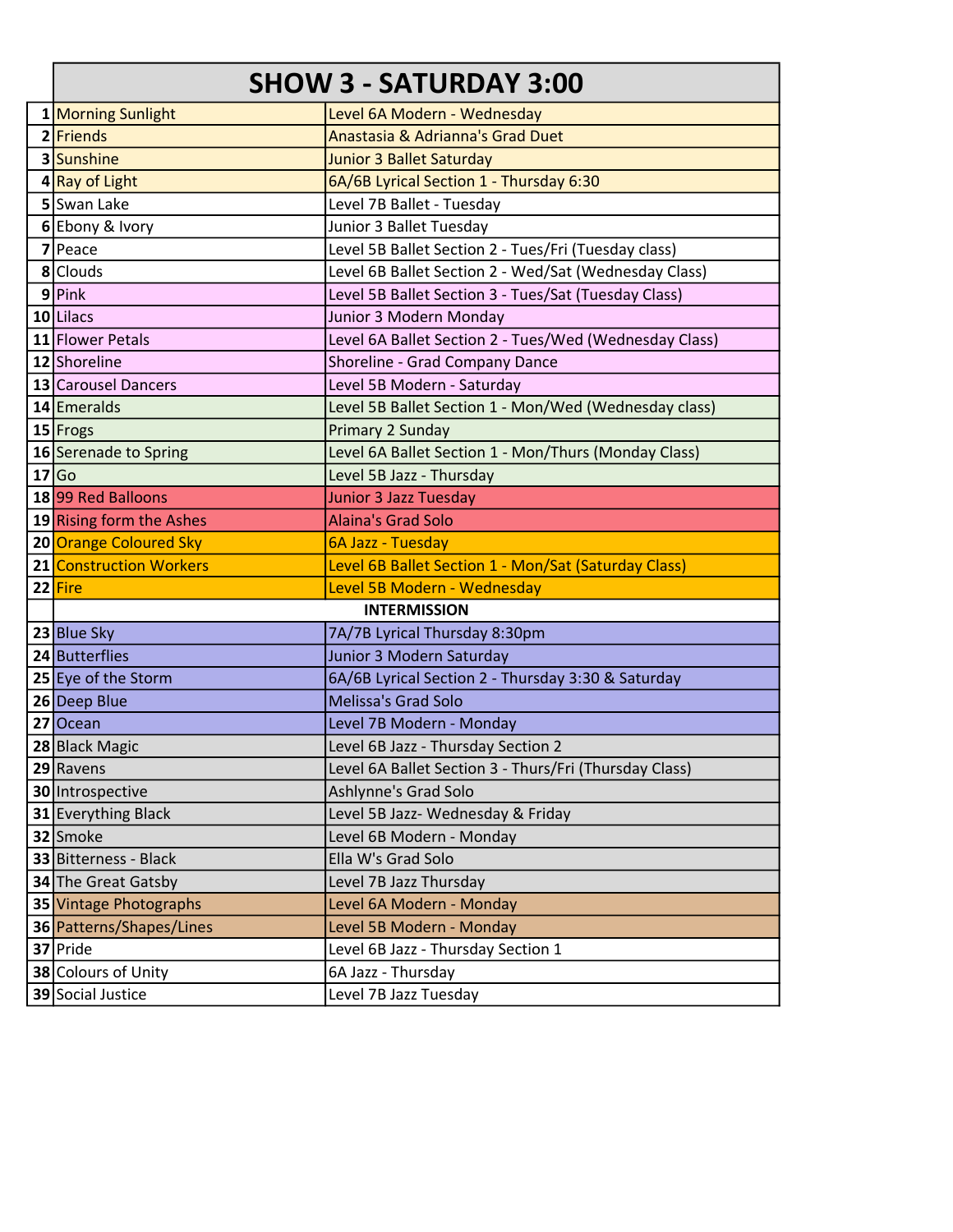### SHOW 4 - SATURDAY 7:30

| 1 Daffodils                       | Level 7A Modern - Wednesday                            |
|-----------------------------------|--------------------------------------------------------|
| 2 Morning Sunlight                | Level 6A Modern - Wednesday                            |
| 3 Sunshine of Your Love           | Lily's Grad Solo                                       |
| $4$ Sun                           | <b>Junior 3 Ballet Saturday</b>                        |
| 5 Friends                         | Anastasia & Adrianna's Grad Duet                       |
| 6 Giselle                         | Level 7A Ballet Section 1 Mon/Fri - (Monday Class)     |
| 7 Swan Lake                       | Level 7B Ballet - Tuesday                              |
| 8 Peace                           | Level 5B Ballet Section 2 - Tues/Fri (Tuesday class)   |
| 9 Ebony & Ivory                   | Junior 3 Ballet Tuesday                                |
| 10 Pink Cadillac - Joys of Life   | Katie's Grad Solo                                      |
| 11 Shoreline                      | Shoreline - Grad Company Dance                         |
| 12 Ballerinas                     | Primary 3 Ballet Sunday                                |
| $13$ Pink                         | Level 5B Ballet Section 3 - Tues/Sat (Tuesday Class)   |
| 14 Flower Petals                  | Level 6A Ballet Section 2 - Tues/Wed (Wednesday Class) |
| $15$ Lilacs                       | Junior 3 Modern Monday                                 |
| 16 Carousel Dancers               | Level 5B Modern - Saturday                             |
| 17 Emeralds                       | Level 5B Ballet Section 1 - Mon/Wed (Wednesday class)  |
| 18 Serenade to Spring             | Level 6A Ballet Section 1 - Mon/Thurs (Monday Class)   |
| 19 Anxiety                        | Cailin's Grad Solo                                     |
| 20 Green with Envy                | 7A/7B Lyrical Thursday 7:30pm                          |
| 21 Go                             | Level 5B Jazz - Thursday                               |
| 22 It's Time - The Next Chapter   | <b>Kierra's Grad Solo</b>                              |
| 23 99 Red Balloons                | <b>Junior 3 Jazz Tuesday</b>                           |
| 24 Mars                           | 6/7/8 Modern Saturday - All Classes                    |
| 25 Fire                           | Level 5B Modern - Wednesday                            |
| 26 Orange Coloured Sky            | 6A Jazz - Tuesday                                      |
|                                   | <b>INTERMISSION</b>                                    |
| 27 Blue Jeans                     | $6A + Tap$                                             |
| 28 Butterflies                    | Junior 3 Modern Saturday                               |
| 29 Ocean                          | Level 7B Modern - Monday                               |
| 30 Eye of the Storm               | 6A/6B Lyrical Section 2 - Thursday 3:30 & Saturday     |
| 31 Blue Sky                       | 7A/7B Lyrical Thursday 8:30pm                          |
| 32 Everything Black               | Level 5B Jazz - Wed & Friday                           |
| 33 Light in the Darkness          | Ella's Grad Solo                                       |
| 34 Ravens                         | Level 6A Ballet Section 3 - Thurs/Fri (Thursday Class) |
| 35 The Great Gatsby               | Level 7B Jazz Thursday                                 |
| 36 Sand                           | Level 7A Modern - Monday                               |
| 37 Patterns/Shapes/Lines          | Level 5B Modern - Monday                               |
| 38 Vintage Photographs            | Level 6A Modern - Monday                               |
| 39 Hope After the Storm - Rainbow | Evelyne's Grad Solo                                    |
| 40 Rainbow - True Colours         | Level 7A Ballet Section 2 Tues/Sat - (Tuesday Class)   |
| 41 Social Justice                 | Level 7B Jazz Tuesday                                  |
| 42 Spectrum                       | Level 7A Jazz Thursday                                 |
| 43 Colours of Unity               | 6A Jazz - Thursday                                     |
| 44 Diamonds                       | Level 7A Jazz Tuesday                                  |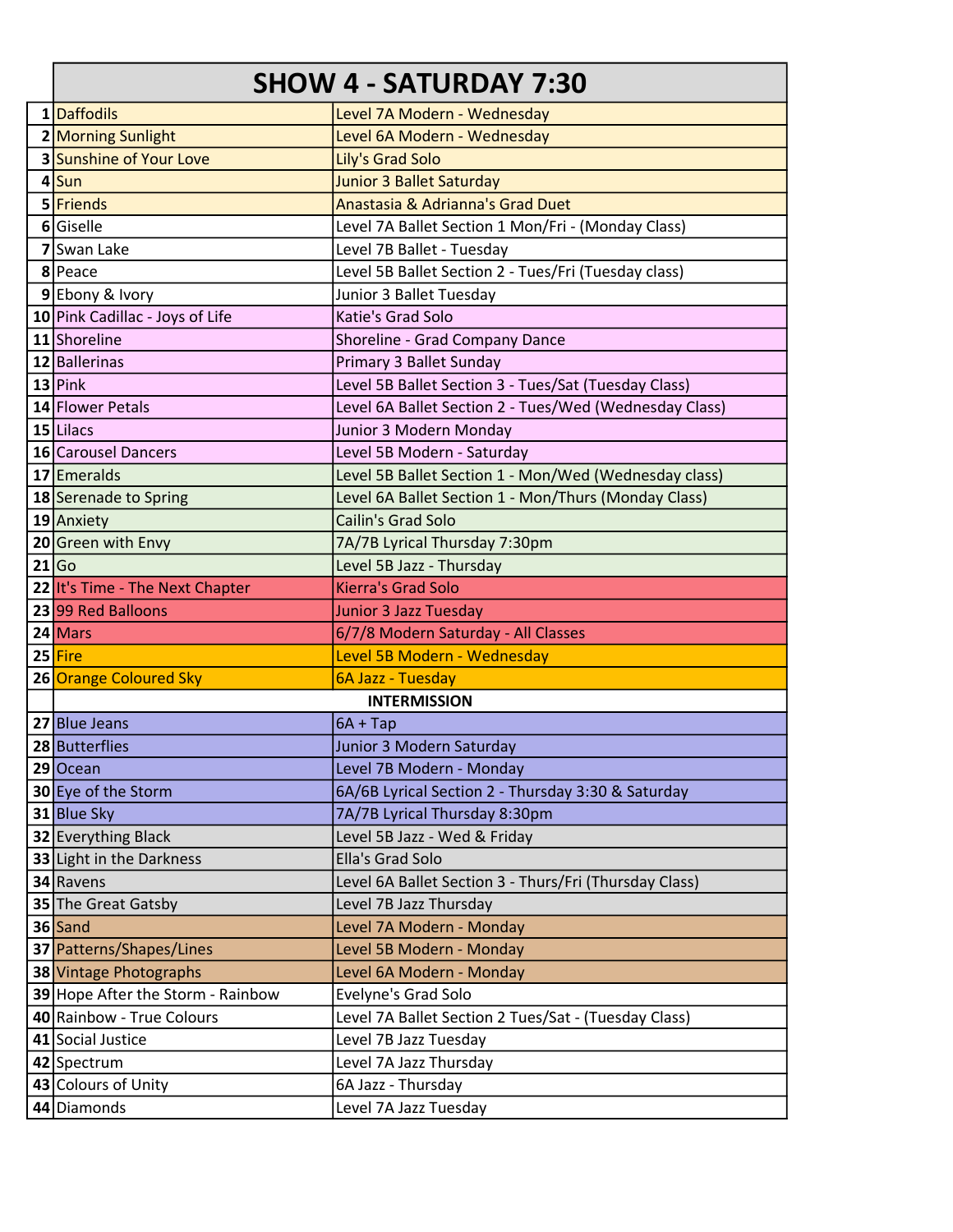#### SHOW 5 - SUNDAY 12:00

| 1 Minions                       | Junior 2 Modern Saturday                               |
|---------------------------------|--------------------------------------------------------|
| 2 Ray of Light                  | 6A/6B Lyrical Section 1 - Thursday 6:30                |
| <b>3 Rubber Duckie</b>          | <b>Primary 1 Sunday</b>                                |
| $4$ Sun                         | Junior 2 Ballet Friday/Saturday                        |
| 5 Morning Sunlight              | Level 6A Modern - Wednesday                            |
| 6 Ebony & Ivorty                | Level 5A Ballet Section 2 - Mon/Wed (Monday class)     |
| 7 Swan Lake                     | Level 7B Ballet - Tuesday                              |
| 8 Clouds                        | Level 6B Ballet Section 2 - Wed/Sat (Wednesday Class)  |
| 9 Lavendar                      | Primary 3 Ballet Saturday                              |
| 10 Shoreline                    | Shoreline - Grad Company Dance                         |
| 11 Ballerinas                   | Primary 3 Ballet Wednesday                             |
| 12 Flowers                      | 5A/5B Lyrical Thursday                                 |
| 13 Purple Skies                 | Junior 2 Ballet Tuesday                                |
| 14 Flower Petals                | Level 6A Ballet Section 2 - Tues/Wed (Wednesday Class) |
| $15$ Frogs                      | Primary 3 Modern Saturday                              |
| 16 Serenade to Spring           | Level 6A Ballet Section 1 - Mon/Thurs (Monday Class)   |
| 17 80's - Funkytown             | Level 5A Jazz - Wednesday & Thursday                   |
| 18 Lobsters                     | Junior 2 Modern Tuesday                                |
| 19 Rockin' Robin                | <b>Primary 3 Jazz</b>                                  |
| 20 It's Time - The Next Chapter | <b>Kierra's Grad Solo</b>                              |
| 21 Lovin' Tap                   | Junior 2/3 Tap                                         |
| 22 Construction Workers         | Level 6B Ballet Section 1 - Mon/Sat (Saturday Class)   |
|                                 |                                                        |
| 23 Orange Coloured Sky          | 6A Jazz - Tuesday                                      |
| 24 Rising from the Ashes        | <b>Alaina's Grad Solo</b>                              |
|                                 | <b>INTERMISSION</b>                                    |
| 25 Smurfs                       | Level 5A Ballet Section 1 - Tues / Sat (Tuesday Class) |
| 26 Eye of the Storm             | 6A/6B Lyrical Section 3 - Thurs 3:30 & Saturday        |
| 27 Blue Sky                     | 7A/7B Lyrical Thursday 8:30pm                          |
| 28 Blue World                   | Junior 2 Jazz Thursday & Friday                        |
| $29$ Waves                      | Level 5A Modern - Saturday                             |
| 30 Ocean                        | Level 7B Modern - Monday                               |
| 31 Deep Blue                    | <b>Melissa's Grad Solo</b>                             |
| 32 Black Magic                  | Level 6B Jazz - Thursday Section 2                     |
| 33 Introspective                | Ashlynne's Grad Solo                                   |
| 34 Ravens                       | Level 6A Ballet Section 3 - Thurs/Fri (Thursday Class) |
| 35 Smoke                        | Level 6B Modern - Monday                               |
| 36 Bitterness - Black           | Ella W's Grad Solo                                     |
| <b>37 Dancers in Black</b>      | 4/5A/5B Tap - 4:00pm & 5:00pm Class                    |
| 38 The Great Gatsby             | Level 7B Jazz Thursday                                 |
| 39 Vintage Photographs          | Level 6A Modern - Monday                               |
| 40 Social Justice               | Level 7B Jazz Tuesday                                  |
| 41 Bubbles                      | Level 5A Modern - Monday                               |
| 42 Pride<br>43 Colours of Unity | Level 6B Jazz - Thursday Section 1                     |